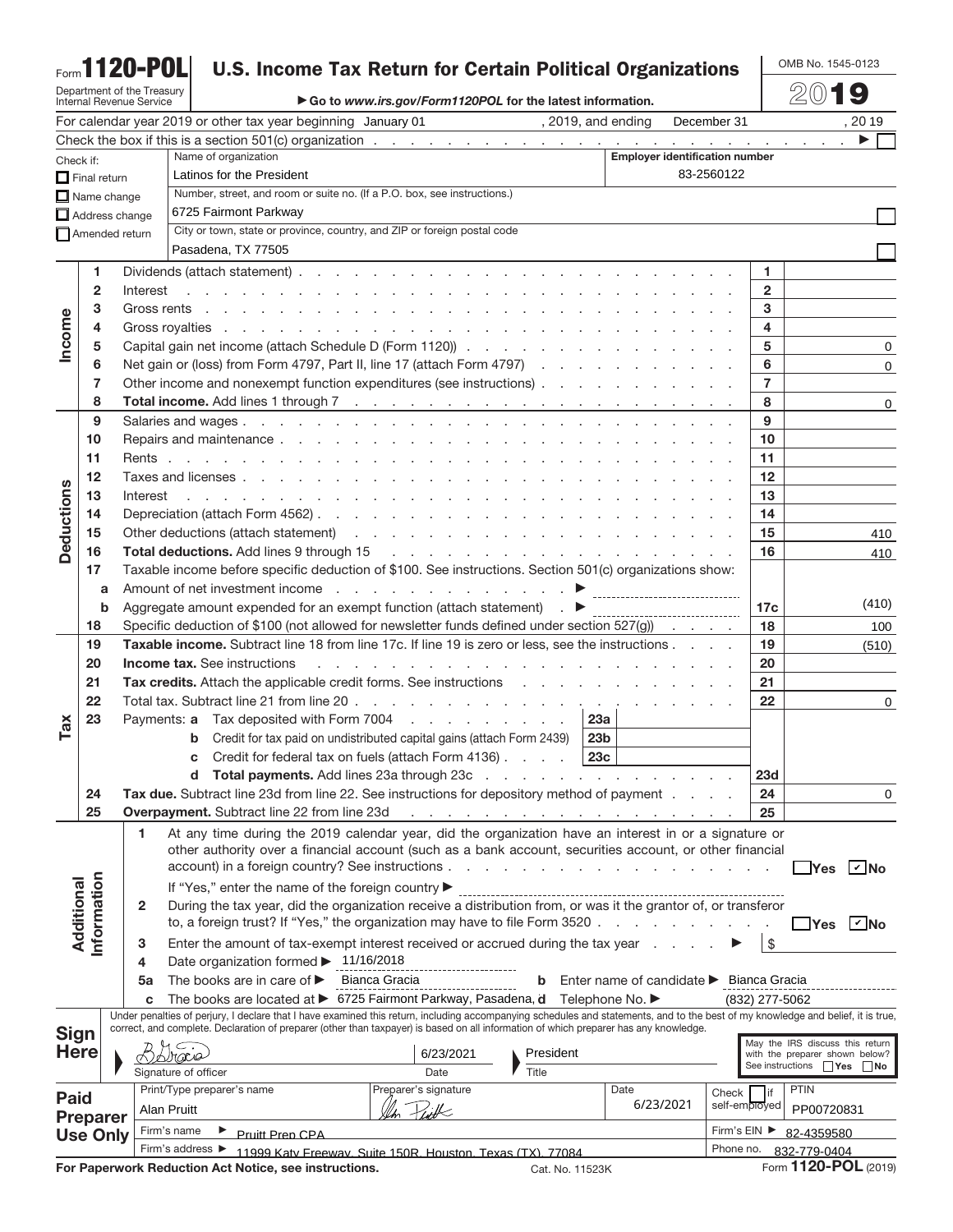| Name of the organization  | <b>Employer identification number</b> |
|---------------------------|---------------------------------------|
| Latinos for the President | <b>83-256010</b>                      |

|  |  | Part II - Line 15 - Other Deductions |
|--|--|--------------------------------------|
|  |  |                                      |

| S.No                    | Name of the Deductions      | <b>Deductions Amount</b> |
|-------------------------|-----------------------------|--------------------------|
| 1                       | <b>Bank Charges</b>         | \$21                     |
| $\overline{\mathbf{c}}$ | <b>Office Supplies</b>      | \$242                    |
| 3                       | <b>Meals</b>                | \$22                     |
| 4                       | <b>Postage and Delivery</b> | \$34                     |
| 5                       | <b>Utilities</b>            | \$4                      |
| $\bf 6$                 | <b>Supplies</b>             | \$87                     |
|                         |                             |                          |
|                         |                             |                          |
|                         |                             |                          |
|                         |                             |                          |
|                         |                             |                          |
|                         |                             |                          |
|                         |                             |                          |
|                         |                             |                          |
|                         |                             |                          |
|                         |                             |                          |
|                         |                             |                          |
|                         |                             |                          |
|                         |                             |                          |
|                         |                             |                          |
|                         |                             |                          |
|                         |                             |                          |
|                         |                             |                          |
|                         |                             |                          |
|                         |                             |                          |
|                         |                             |                          |